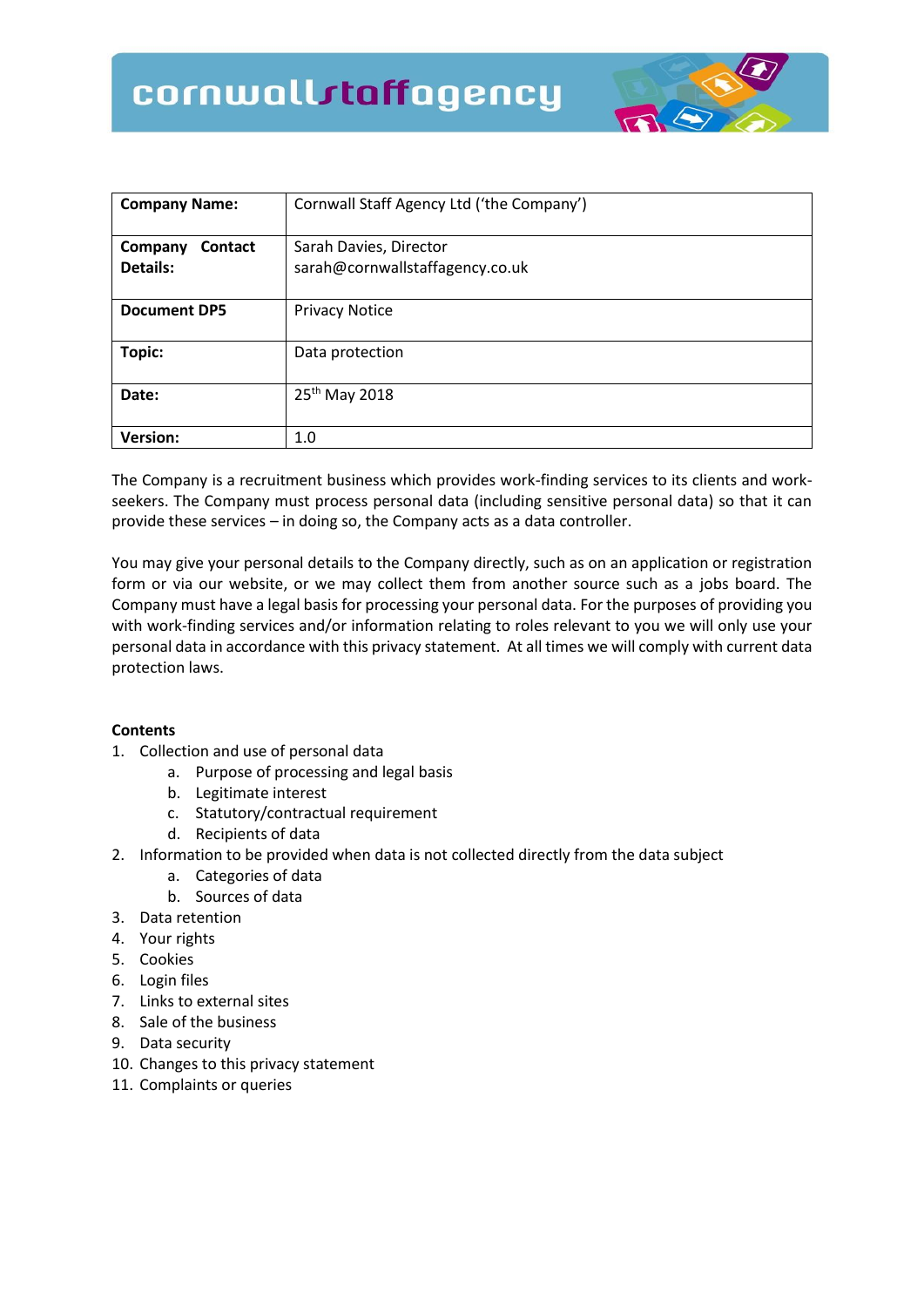

### **1. Collection and use of personal data**

### **a. Purpose of processing and legal basis**

The Company will collect your personal data (which may include sensitive personal data) and will process your personal data for the purposes of providing you with work-finding services. This includes for example, contacting you about job opportunities, assessing your suitability for those opportunities, updating our databases, putting you forward for job opportunities, arranging payments to you and developing and managing our services and relationship with you and our clients.

We may also send you marketing information and news via email/ text. You can opt-out from receiving these at any time by emailing [sarah@cornwallstaffagency.co.uk](mailto:sarah@cornwallstaffagency.co.uk) or calling 01726 871 749

In some cases we may be required to use your data for the purpose of investigating, reporting and detecting crime and also to comply with laws that apply to us. We may also use your information during the course of internal audits to demonstrate our compliance with certain industry standards.

We must have a legal basis to process your personal data. The legal bases we rely upon to offer our work-finding services to you are:

- Your consent
- Where we have a legitimate interest
- To comply with a legal obligation that we have
- To fulfil a contractual obligation that we have with you

### **b. Legitimate interest**

This is where the Company has a legitimate reason to process your data provided it is reasonable and does not go against what you would reasonably expect from us. Where the Company has relied on a legitimate interest to process your personal data our legitimate interests is/are as follows:

- Managing our database and keeping work-seeker records up to date;
- Providing work-finding services to you and our clients;
- Contacting you to seek your consent where we need it;
- Giving you information about similar products or services that you have used from us recently;

### **c. Statutory/contractual requirement**

The Company has certain legal and contractual requirements to collect personal data (e.g. to comply with the Conduct of Employment Agencies and Employment Businesses Regulations 2003, immigration and tax legislation, and in some circumstances safeguarding requirements.) Our clients may also require this personal data, and/or we may need your data to enter into a contract with you. If you do not give us personal data we need to collect we may not be able to continue to provide workfinding services to you.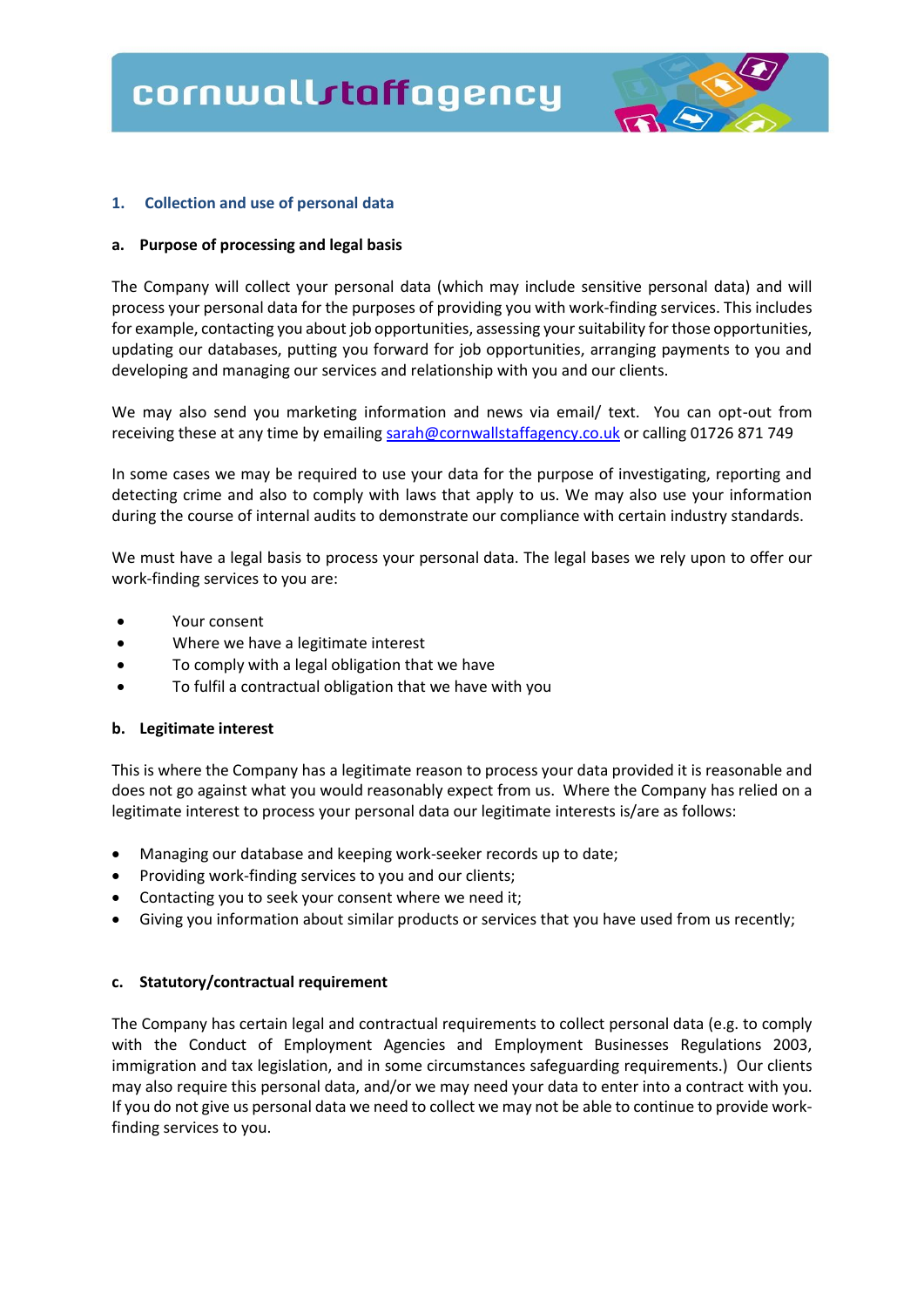# cornwallstaffagency



# **d. Recipient/s of data**

The Company will process your personal data and/or sensitive personal data with the following recipients:

- Clients (whom we may introduce or supply you to)
- Former employers whom we may seek references from
- Payroll service providers who manage payroll on our behalf or other payment intermediaries whom we may introduce you to
- Other recruitment agencies in the supply chain

# **2. Information to be provided when data collected not from the data subject**

### **a) Categories of data:** The Company has collected the following personal data on you:

### *Personal data:*

- Name, address, contact numbers, email, date of birth
- National insurance no.
- Nationality (through right to work check)

### *Sensitive personal data:*

- Health information including whether you have a disability
- Criminal conviction
	- **b) Source of the personal data:** The Company sourced your personal data/sensitive personal data:
	- From jobs boards, LinkedIn
- A former employer
- A referee whose details you previously provided to us
- Software provides who we use to support our services
- Cookies as explained in section 5

This information did not come from a publicly accessible source.

### **3. Data retention**

The Company will retain your personal data only for as long as is necessary for the purpose we collect it. Different laws may also require us to keep different data for different periods of time. For example, the Conduct of Employment Agencies and Employment Businesses Regulations 2003, require us to keep work-seeker records for at least one year from (a) the date of their creation or (b) after the date on which we last provide you with work-finding services.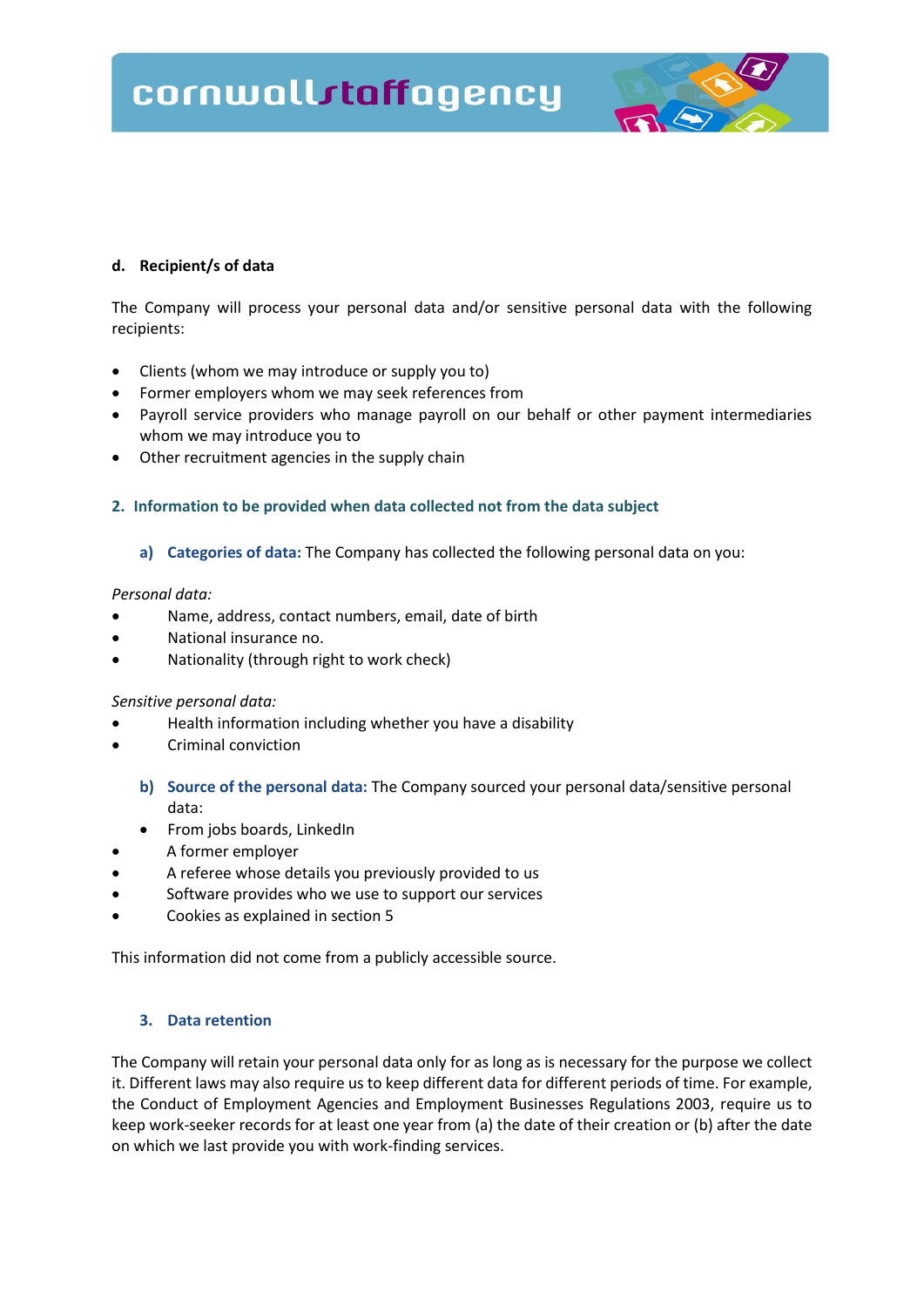# cornwallstaffagency

We must also keep your payroll records, holiday pay, sick pay and pensions auto-enrolment records for as long as is legally required by HMRC and associated national minimum wage, social security and tax legislation. This is currently 3 to 6 years.

Where the Company has obtained your consent to process your personal and sensitive personal data, we will do so in line with our retention policy. Upon expiry of that period the Company will seek further consent from you. Where consent is not granted the Company will cease to process your personal data and sensitive personal data.

### **4. Your rights**

Please be aware that you have the following data protection rights:

- The right to be informed about the personal data the Company processes on you;
- The right of access to the personal data the Company processes on you;
- The right to rectification of your personal data;
- The right to erasure of your personal data in certain circumstances;
- The right to restrict processing of your personal data;
- The right to data portability in certain circumstances;
- The right to object to the processing of your personal data that was based on a public or legitimate interest;
- The right not to be subjected to automated decision making and profiling; and
- The right to withdraw consent at any time.

Where you have consented to the Company processing your personal data and sensitive personal data you have the right to withdraw that consent at any time by contacting Sarah Davies, Director. Please note that if you withdraw your consent to further processing that does not affect any processing done prior to the withdrawal of that consent, or which is done according to another legal basis.

There may be circumstances where the Company will still need to process your data for legal or official reasons. Where this is the case, we will tell you and we will restrict the data to only what is necessary for those specific reasons.

If you believe that any of your data that the Company processes is incorrect or incomplete, please contact us using the details above and we will take reasonable steps to check its accuracy and correct it where necessary.

# **You can also contact us using the above details if you want us to restrict the type or amount of data we process for you, access your personal data or exercise any of the other rights listed above.**

#### **5. Cookies**

We may obtain data about you from cookies. These are small text files that are placed on your computer by websites that you visit. They are widely used in order to make websites work, or work more efficiently, as well as to provide information to the owners of the site. Cookies also enable us to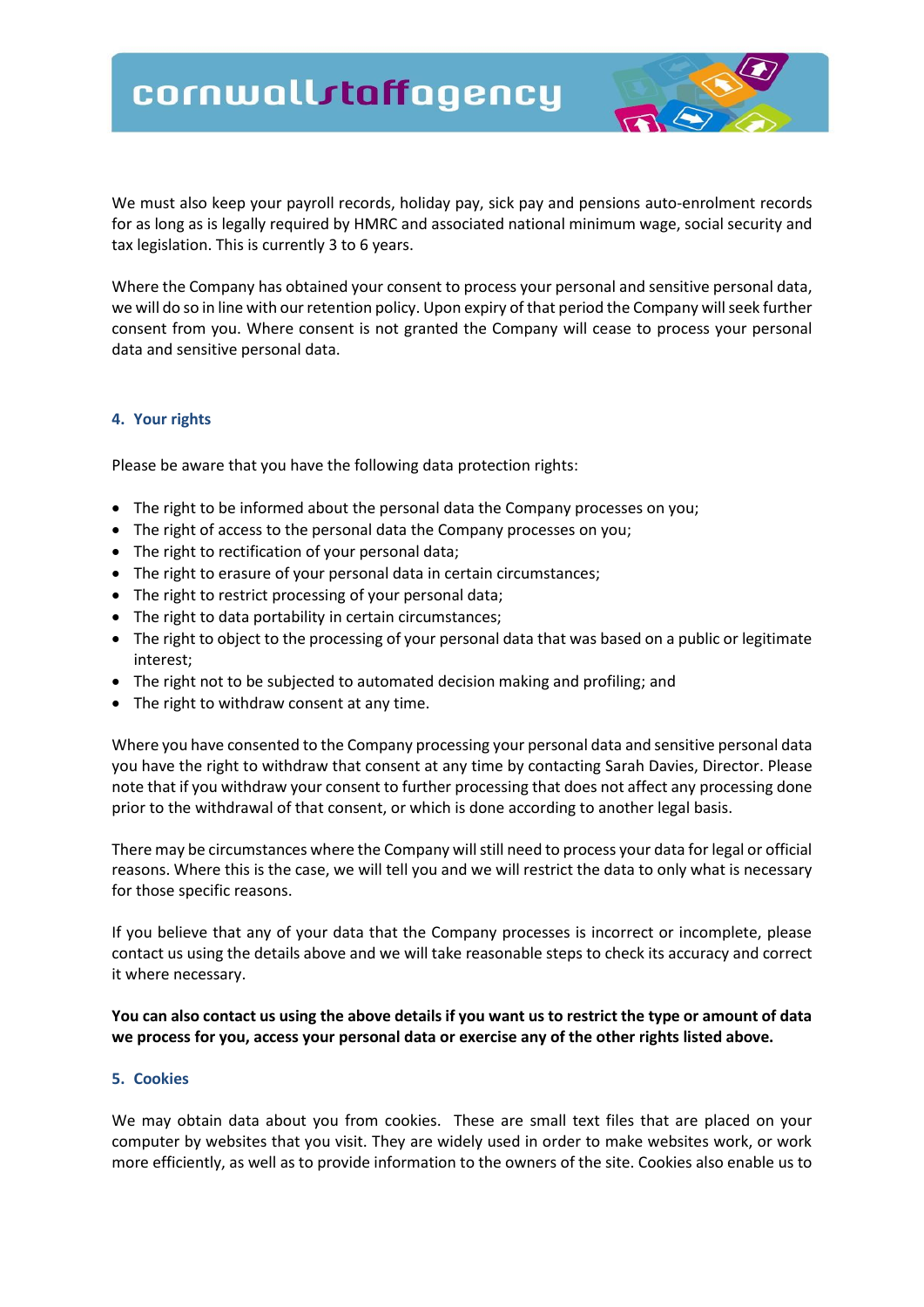

deliver more personalised content. Most web browsers allow some control of most cookies through the browser settings.

### **6. Log Files**

We use IP addresses to analyse trends, administer the site, track users' movements, and to gather broad demographic information for aggregate use. IP addresses are not linked to personally identifiable information.

### **7. Links to external websites**

The Company's website may contains links to other external websites. Please be aware that the Company is not responsible for the privacy practices of such other sites. When you leave our site we encourage you to read the privacy statements of each and every website that collects personally identifiable information. This privacy statement applies solely to information collected by the Company's website.

### **8. Sale of business**

If the Company's business is sold or integrated with another business your details may be disclosed to our advisers and any prospective purchasers and their advisers and will be passed on to the new owners of the business.

### **9. Data Security**

The Company takes every precaution to protect our users' information.

Only employees who need the information to perform a specific job (for example, consultants, our accounts clerk or a marketing assistant) are granted access to your information.

The Company uses all reasonable efforts to safeguard your personal information. However, you should be aware that the use of email/ the Internet is not entirely secure and for this reason the Company cannot guarantee the security or integrity of any personal information which is transferred from you or to you via email/ the Internet.

If you share a device with others we recommend that you do not select the "remember my details" function when that option is offered.

# **If you have any questions about the security at our website, you can email sarah@cornwallstaffagency.co.uk**

### **10.Changes to this privacy statement**

We will update this privacy statement from time to time. We will post any changes on the statement with revision dates. If we make any material changes, we will notify you.